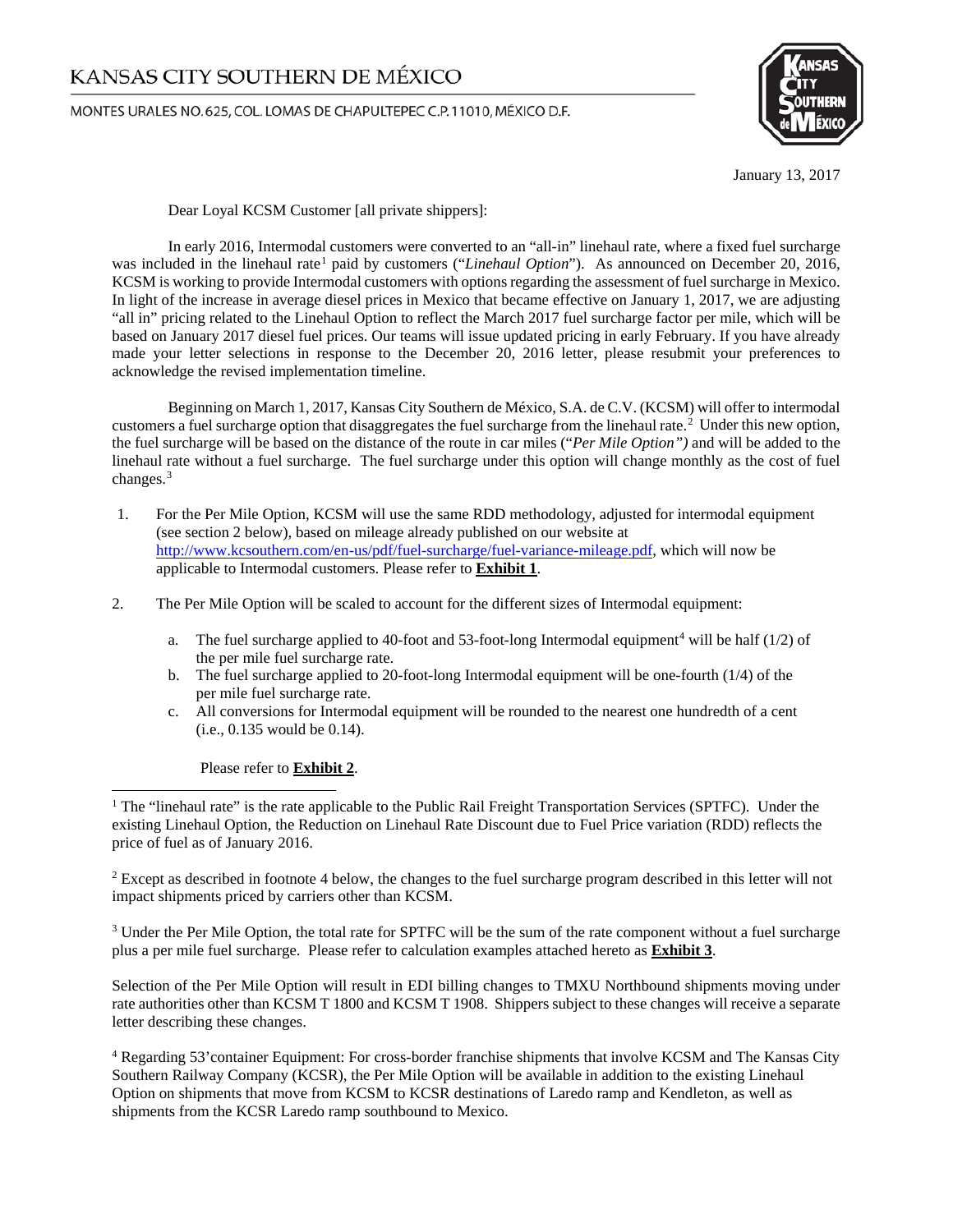#### MONTES URALES NO.625, COL. LOMAS DE CHAPULTEPEC C.P. 11010, MÉXICO D.F.



3. In case the Per Mile Option does not fit with your current business model, you may choose to remain subject to the existing Linehaul Option. Please be advised that for shippers subject to the existing Linehaul Option, the total amount per shipment paid to KCSM would fluctuate only at the time of annual renewal versus under the Per Mile Option, where the total amount would change monthly as fuel changes.

#### **[Remainder of Page Intentionally Left Blank]**

We kindly request by February 20, 2017, your mark and signature indicating your desired fuel surcharge method for shipments with waybill effective date of March 1, 2017. A failure to respond by the deadline will result in a continuation of the current Linehaul Option on your business. The fuel surcharge method that you select below shall remain in effect for your business unless you request a change in writing, which change shall become effective on the next rate renewal date. Sincerely,

Erik Bo Hansen Vice President, Intermodal [EHansen@KCSouthern.com](mailto:EHansen@KCSouthern.com)

\_\_\_\_\_I, representative of Company noted below, agree and authorize KCSM to assess fuel surchage on my shipments based on the Per Mile Option, from waybill effective date of March 1, 2017. I agree and understand my total rate will update monthly to include changes to fuel costs. I also agree and understand that selection of the Per Mile Option may result in EDI billing changes to northbound TMXU shipments.

\_\_\_\_\_I, representative of Company noted below, agree and authorize KCSM to assess fuel surcharge on my shipments based on the existing Linehaul Option for the shipment of private equipment (including EMP and UMXU). I agree and understand my total rate will only update annually to include changes to fuel costs.

Signature: \_\_\_\_\_\_\_\_\_\_\_\_\_\_\_\_\_\_\_\_\_\_\_\_\_\_\_\_\_\_\_\_\_\_\_ Date: \_\_\_\_\_\_\_\_\_\_\_\_\_\_\_\_ Printed: \_\_\_\_\_\_\_\_\_\_\_\_\_\_\_\_\_\_\_\_\_\_\_\_\_\_\_\_\_\_\_\_\_\_\_

Company: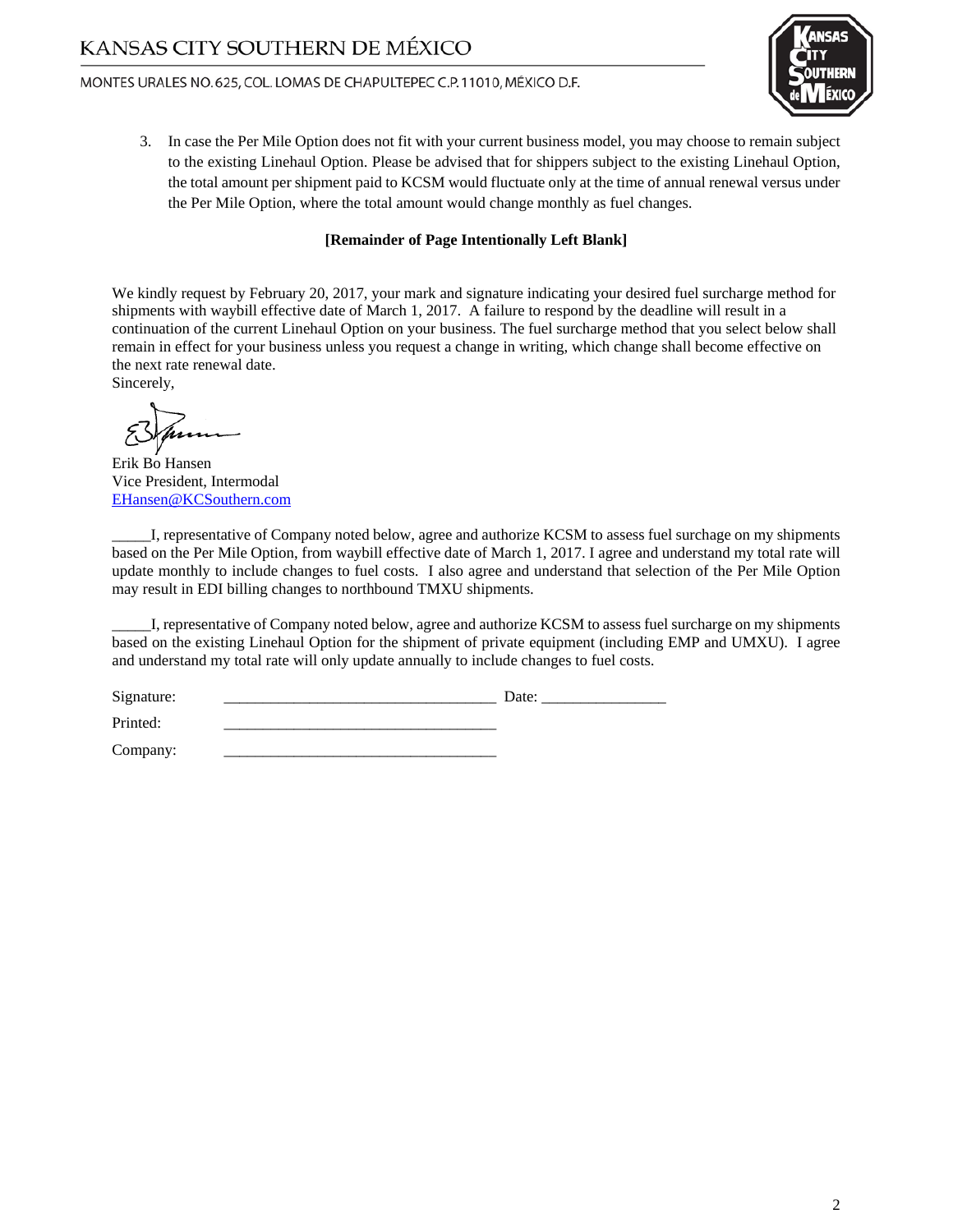MONTES URALES NO.625, COL. LOMAS DE CHAPULTEPEC C.P. 11010, MÉXICO D.F.



#### **Exhibit 1**

#### **Policy of Reduction on Rate Discount applicable to Public Rail Freight Transportation due to the fuel price variations (RDD)**

The RDD is calculated monthly and added to the linehaul rate without a fuel surcharge in accordance to the methodology described below:

1. The first step to calculate the RDD is to determine the adjustment factor to apply (the "RDD factor") during a given month. The RDD Factor will be determined in accordance with the values indicated in the factor chart included at the KCSM´s web page at [http://www.kcsouthern.com/en-us/pdf/fuel-surcharge/fuel-variance](http://www.kcsouthern.com/en-us/pdf/fuel-surcharge/fuel-variance-mileage.pdf)[mileage.pdf.](http://www.kcsouthern.com/en-us/pdf/fuel-surcharge/fuel-variance-mileage.pdf)

The calculation will use the Fuel Price<sup>[5](#page-2-0)</sup> from two months prior to the current month when calculating the RDD.

- 2. After having determined the RDD factor applicable for the month, it is multiplied by the distance of the corresponding route, that is, the total kilometers or miles in the service route. The distance associated with a route is calculated based on the mileage/kilometers obtained from the latest installed version of *ALK Technologies PC\*Miler Rail Program* between the origin and destination. Quotes and price matrixes will include distance information for each lane. The RDD Factor will remain fixed as long as the Fuel Price remains unchanged.
- 3. The RDD is the result of multiplying the distance for the route by the "RDD Factor" (RDD= Factor RDD \* distance).

The Total Rate<sup>[6](#page-2-1)</sup> will be the addition of the Linehaul Rate plus the RDD.

Total Rate = Linehaul Rate + RDD RDD= RDD Factor \* distance The RDD will not apply when the Fuel Price is less than \$6.913 pesos per litter.

4. In case the Linehaul Rate is denominated in US dollars, a RDD Factor in US dollars will be applied. Conversion from MXP to USD will incorporate the average Foreign Exchange rate corresponding to the same reference month as the Fuel Price. The average Foreign Exchange rate will be calculated based on the average rate published by Banco de Mexico to pay obligations entered in USD payable in the Mexican Republic during the reference month.

For more information and examples refer to KCSM's web page at [http://www.kcsouthern.com/en-us/pdf/fuel](http://www.kcsouthern.com/en-us/pdf/fuel-surcharge/fuel-variance-mileage.pdf)[surcharge/fuel-variance-mileage.pdf](http://www.kcsouthern.com/en-us/pdf/fuel-surcharge/fuel-variance-mileage.pdf)

<span id="page-2-0"></span><sup>&</sup>lt;sup>5</sup> "Fuel Price" is the average price invoiced by PEMEX to KCSM for diesel fuel (FOB Irapuato, before VAT) two months prior to the application of RDD. The Fuel Price for each month will be published on the KCS webpage at h

<span id="page-2-1"></span><sup>&</sup>lt;sup>6</sup> "Total Rate" is the total rate paid for the Rail Freight Transportation Services, calculated by adding the corresponding RDD to the applicable Linehaul Rate. Under no circumstances may the Total Rate exceed the corresponding TUCE to the service in question.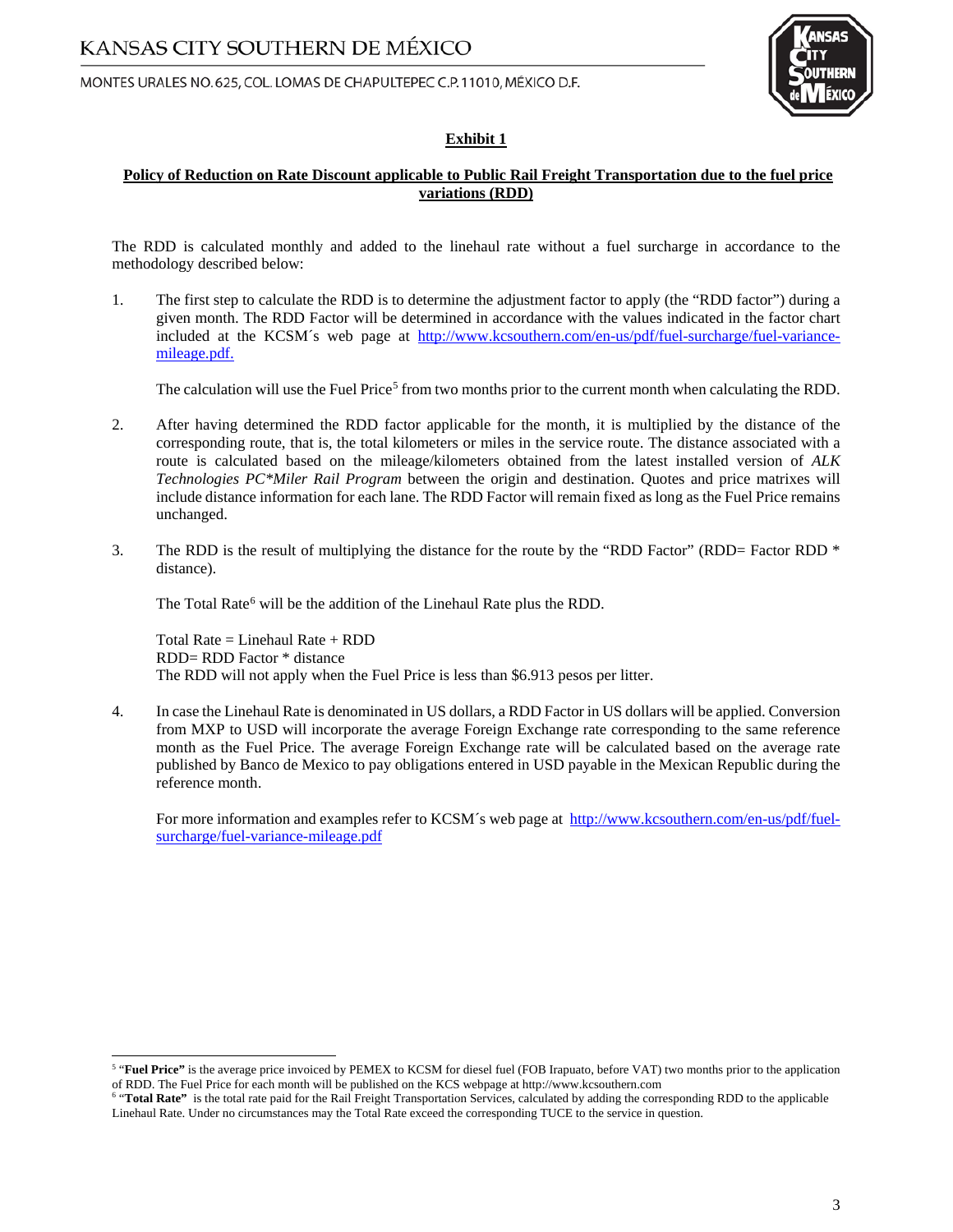MONTES URALES NO.625, COL. LOMAS DE CHAPULTEPEC C.P. 11010, MÉXICO D.F.



### **Exhibit 2: Conversion Diagram for Intermodal Equipment**

**Fuel surcharge references based on November 2016 KCSM RDD Per Mile fuel surcharge, found on the kcsouthern.com website.**